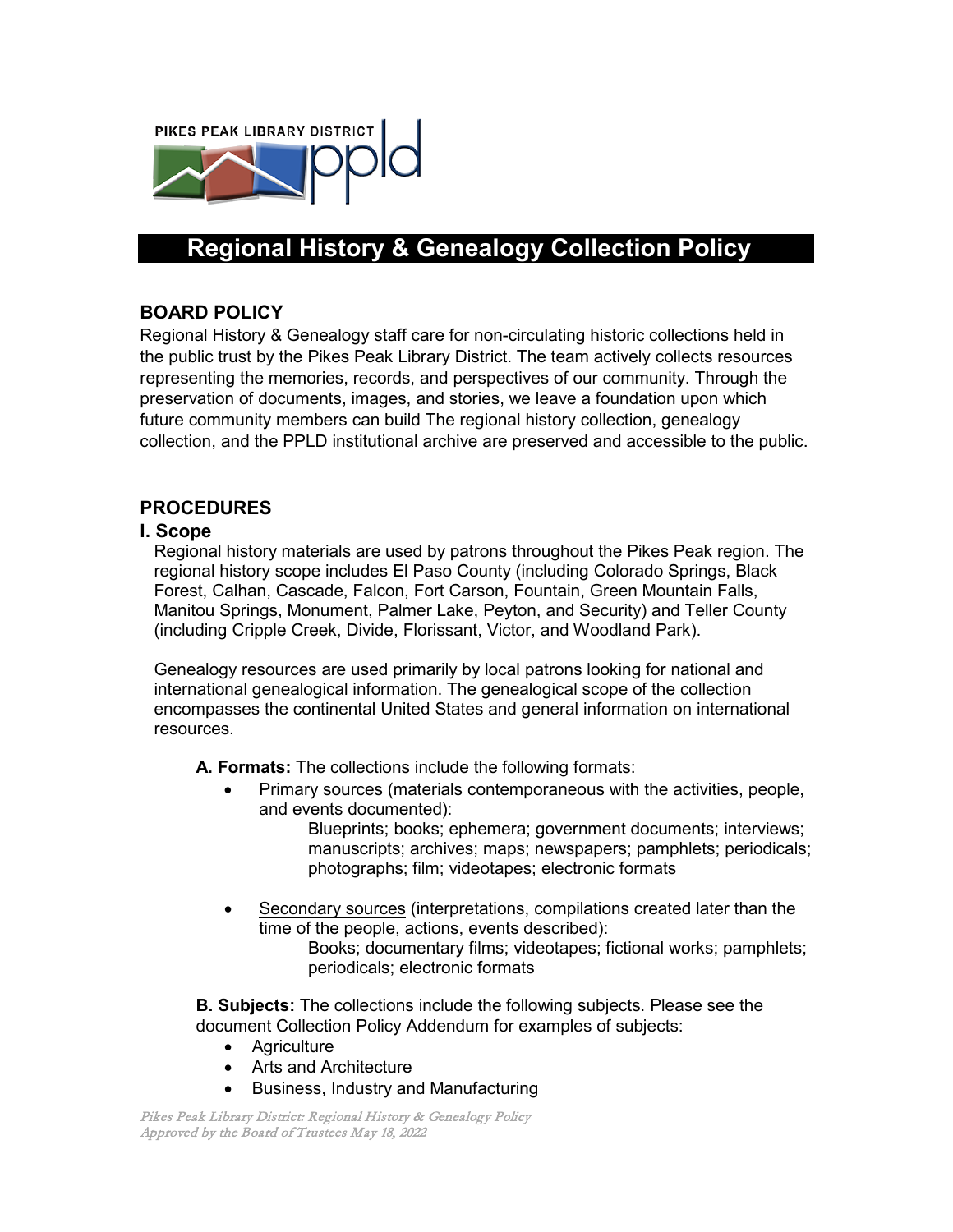- Education
- Natural Resources and Environmental Issues
- Labor
- Medicine and Health Care
- Military
- Politics, Government, Law
- Communities of People
- Recreation and Leisure<br>• Religion
- **Religion**
- Science and Technology
- Social Organization and Technology
- Transportation and Communication

#### **II. Acquisition of Materials**

- **A. Selection Criteria:** The following unranked criteria will be used to select material for the collections.
	- Comprehensive collecting is defined as acquiring material which completely or broadly documents a time period or subject.
	- Representative collecting consists of fewer typical or characteristic items of documentation (a sample) that represent a whole.
	- Selective collecting is defined as limiting material to only those items of specific value in documenting a time period or subject.

| i.  | Geographic Scope: Pikes Peak region                   | Comprehensive  |
|-----|-------------------------------------------------------|----------------|
| ii. | <b>Chronological Scope:</b>                           |                |
|     | Prehistory, 25,000 BC-1775                            | Selective      |
|     | Discovery & Exploration, 1776-1859                    | Representative |
|     | Settlement and Early Statehood, 1859-1876             |                |
|     | <b>Pikes Peak Region</b>                              | Comprehensive  |
|     | Colorado                                              | Comprehensive  |
|     | <b>Rocky Mountain West</b>                            | Selective      |
|     | Statehood and Development, 1876-1929                  |                |
|     | <b>Pikes Peak Region</b>                              | Comprehensive  |
|     | Colorado<br>$\bullet$                                 | Comprehensive  |
|     | <b>Rocky Mountain West</b>                            | Selective      |
|     | Depression, World War II, Post-War Boom, 1930-present |                |
|     | <b>Pikes Peak Region</b>                              | Comprehensive  |
|     | Colorado<br>$\bullet$                                 | Representative |
|     | <b>Rocky Mountain West</b>                            | Selective      |
|     |                                                       |                |

- iii. Historic Value
	- Intrinsic (the usefulness or significance of a record derived from its physical or associational qualities, inherent to its original form and generally independent of its content, that are integral to its material nature and would be lost in reproduction)
	- Informational (the usefulness or significance of materials based on their content, independent of any intrinsic or evidential value)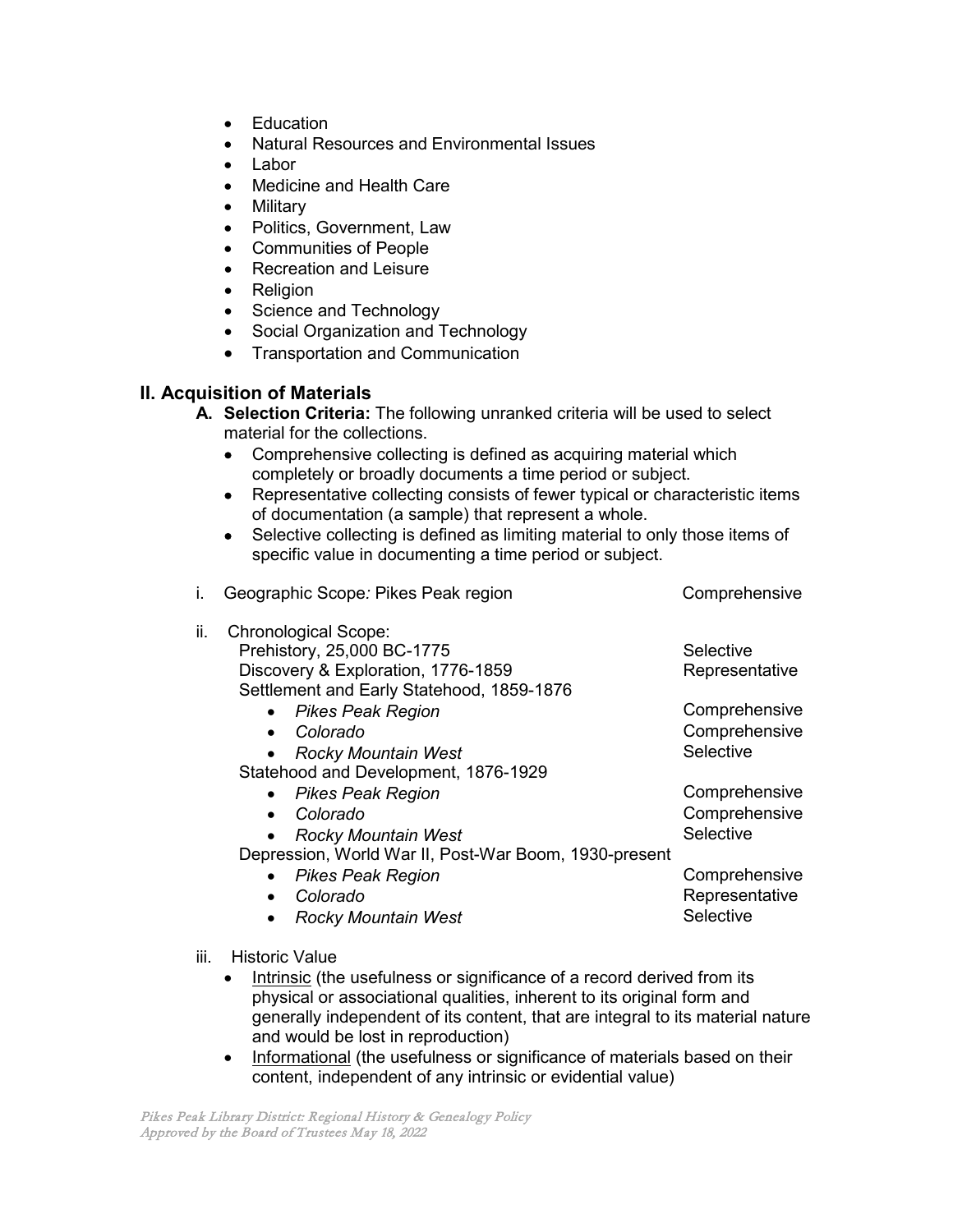• Evidential (the usefulness of records that provides information about the origins, functions, and activities of their creators)

**B. Sustainable Collecting:** Regional History & Genealogy seeks to ensure that collection acquisitions are considered as part of sustainable guidelines. Sustainable collecting and accessibility (easily reached and/or used) are informed by the following goals:

- Material which cannot be adequately preserved or housed in current conditions should not be accepted
- Collection growth rate will not outpace storage capacity
- Current backlog of inaccessible collections will be considered when acquiring new materials
- Concerted effort will be put toward the continued reduction of inaccessible collections and materials.

**C. Donations:** A central tool for acquiring collections is through donations. Regional History & Genealogy accepts donations of primary and secondary sources. If a person would like to donate material, the following steps will be taken:

- Staff will determine if the material fits within the scope of the Collection Policy based on the above criteria.
- Staff will determine if the material adds value to the Regional History & Genealogy collection [see "Selection Criteria" section II, A]
- Donor will sign a Donor Agreement Form
- Donor will physically transfer the material and ownership of the material to Pikes Peak Library District
- Material will be cataloged or accessioned and added to the collection

**D. Addressing Gaps in Collection:** Regional History & Genealogy builds and acquires specific collections with the goal of reflecting the community and capturing a comprehensive record of human activities in our region. Current gaps include, but are not limited to, collections illustrating the underrepresented communities in the Pikes Peak region (examples: Hispanics, African Americans, Asians, LGBTQ+, etc.) and underrepresented time periods.

# **III. Deaccessioning**

Donated or purchased material deemed outside the scope of the Regional History & Genealogy Collection Policy, will be considered for deaccessioning. Regional History & Genealogy staff members will assess and conduct weeding every five years.

**A. Selection:** Material will be considered for deaccessioning which meets one or more of the following criteria

- Does not support Regional History & Genealogy mission
- Are duplicates of material already represented in the collection
- Are widely available elsewhere
- Are better suited for other collecting institutions
- Represent a safety concern to staff or collections
- Regional History & Genealogy is unable to properly preserve the material.

# **B. Process**

Pikes Peak Library District: Regional History & Genealogy Policy Approved by the Board of Trustees May 18, 2022